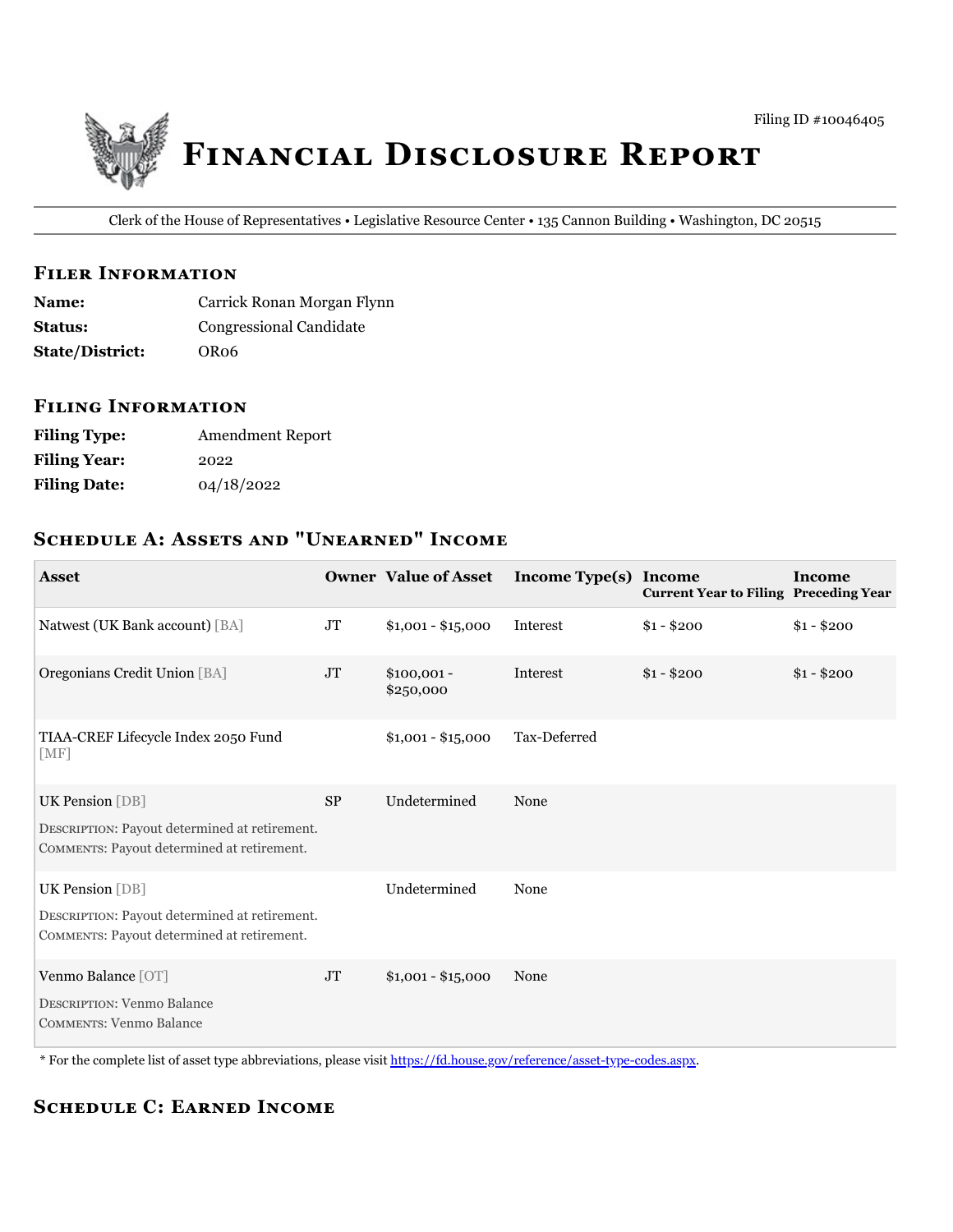| <b>Source</b>              | <b>Type</b>                             | Amount<br><b>Current Year to</b><br><b>Filing</b> | <b>Amount</b><br><b>Preceding Year</b> |
|----------------------------|-----------------------------------------|---------------------------------------------------|----------------------------------------|
| Open Philanthropy          | Contract work in<br>pandemic prevention | \$.00                                             | \$43,347.50                            |
| WANBAM / Magnify Mentoring | Spouse's CEO<br>compensation            | \$21,666.64                                       | \$61,024.94                            |
| <b>SERI</b>                | Honorarium for<br>mentoring             | N/A                                               | \$1,000.00                             |

### **SCHEDULE D: LIABILITIES**

|           | <b>Owner Creditor</b>                                            | Date Incurred Type         |               | <b>Amount of</b><br>Liability |
|-----------|------------------------------------------------------------------|----------------------------|---------------|-------------------------------|
|           | U.S. Department of Education - Stafford Began 2008 (law)<br>Loan | school)                    | Student loan  | $$50,001 -$<br>\$100,000      |
| <b>SP</b> | Student loan company                                             | 2011 (began<br>university) | Student loans | $$15,001 - $50,000$           |

# **SCHEDULE E: POSITIONS**

| <b>Position</b>                                                                 | <b>Name of Organization</b>                 |
|---------------------------------------------------------------------------------|---------------------------------------------|
| Research Associate                                                              | University of Oxford                        |
| COMMENTS: Unpaid Research Associate at Center for the Governance of AI (GOVAI). |                                             |
| <b>Research Faculty</b>                                                         | Georgetown University                       |
| COMMENTS: Resigned in September 2020.                                           |                                             |
| Treasurer                                                                       | Action Fund on Technology and Emerging Risk |
| COMMENTS: Resigned January 2022.                                                |                                             |

# **SCHEDULE F: AGREEMENTS**

None disclosed.

# SCHEDULE J: COMPENSATION IN EXCESS OF \$5,000 PAID BY ONE SOURCE

| <b>Source (Name and Address)</b>                                   | <b>Brief Description of Duties</b> |  |
|--------------------------------------------------------------------|------------------------------------|--|
| Open Philantrophy Project (San Francisco, CA, US)                  | Disaster Prevention Specialist     |  |
| COMMENTS: Pandemic prevention and preparedness researcher in 2020. |                                    |  |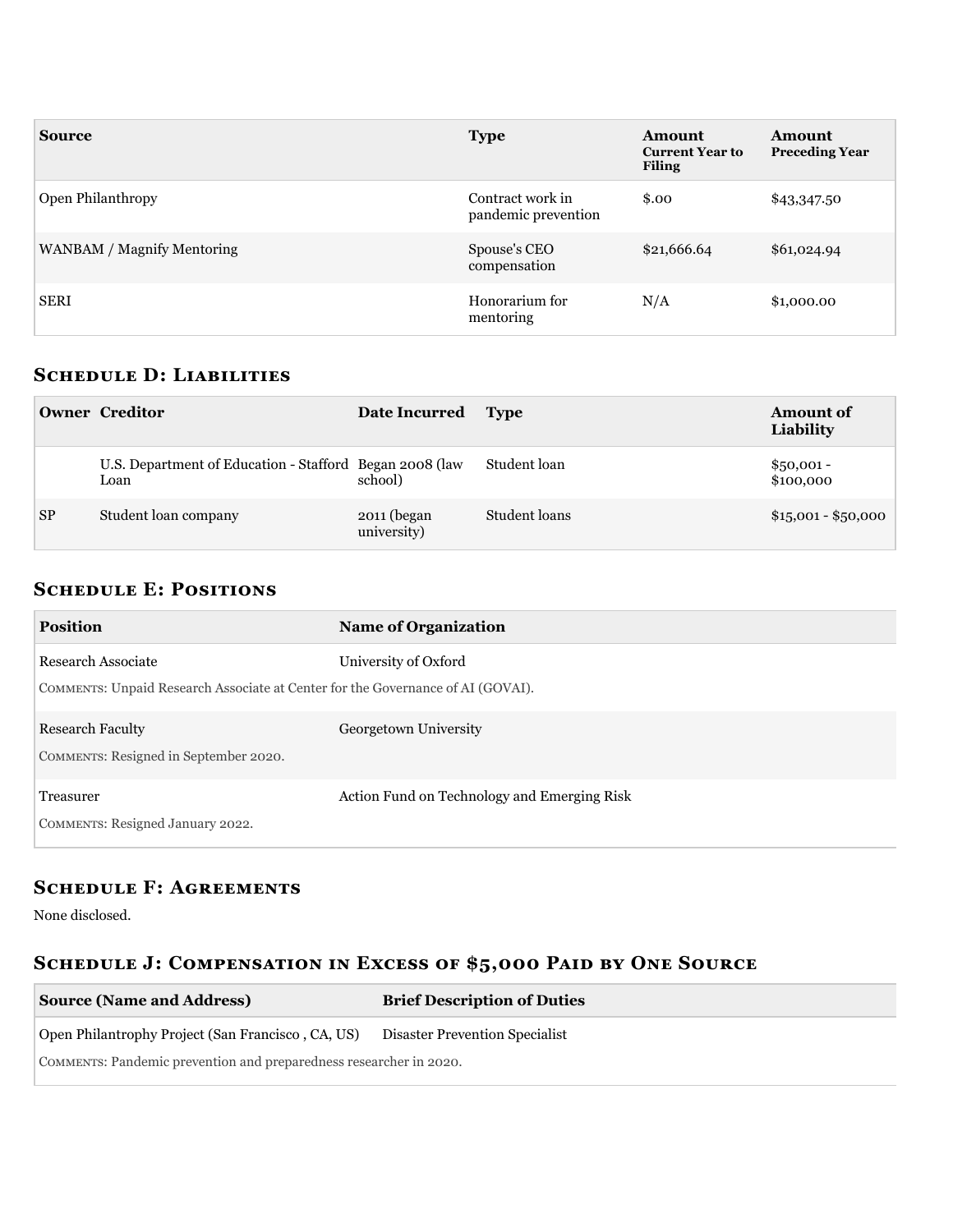## **EXCLUSIONS OF SPOUSE, DEPENDENT, OR TRUST INFORMATION**

**Trusts**: Details regarding "Qualified Blind Trusts" approved by the Committee on Ethics and certain other "excepted trusts" need not be disclosed. Have you excluded from this report details of such a trust benefiting you, your spouse, or dependent child?  $\bigcirc$  Yes  $\bigcirc$  No

**Exemption**: Have you excluded from this report any other assets, "unearned" income, transactions, or liabilities of a spouse or dependent child because they meet all three tests for exemption?

 $\bigcirc$  Yes  $\bigcirc$  No

#### **COMMENTS**

#### **CERTIFICATION AND SIGNATURE**

I CERTIFY that the statements I have made on the attached Financial Disclosure Report are true, complete, and correct to the best of my knowledge and belief.

**Digitally Signed:** Carrick Ronan Morgan Flynn , 04/18/2022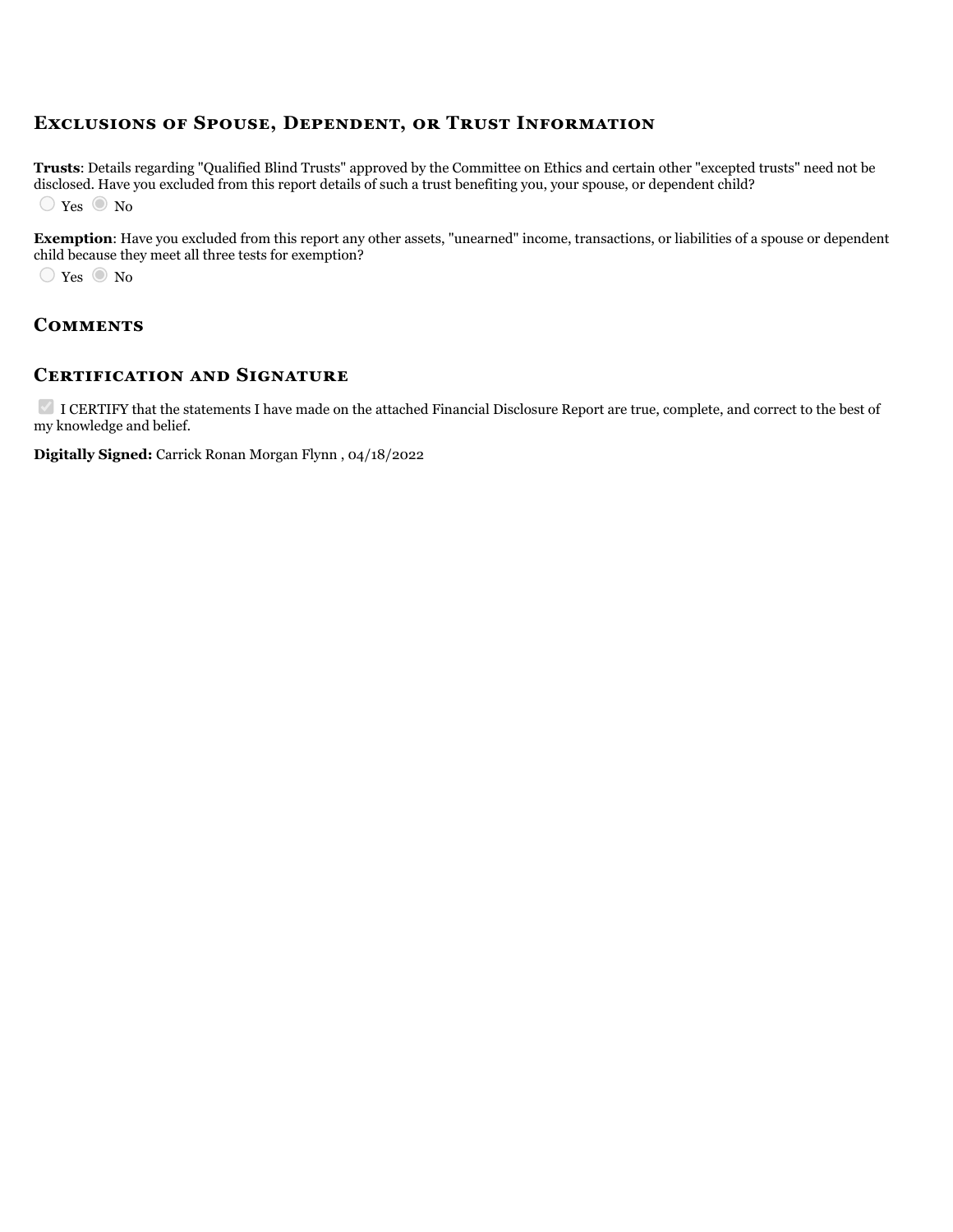

Clerk of the House of Representatives • Legislative Resource Center • 135 Cannon Building • Washington, DC 20515

#### **FILER INFORMATION**

| <b>Name:</b>           | Carrick Ronan Morgan Flynn     |
|------------------------|--------------------------------|
| <b>Status:</b>         | <b>Congressional Candidate</b> |
| <b>State/District:</b> | OR <sub>06</sub>               |

#### **FILING INFORMATION**

| <b>Filing Type:</b> | Candidate Report |
|---------------------|------------------|
| <b>Filing Year:</b> | 2022             |
| <b>Filing Date:</b> | 04/15/2022       |

# SCHEDULE A: ASSETS AND "UNEARNED" INCOME

None disclosed.

#### **SCHEDULE C: EARNED INCOME**

| <b>Source</b>              | <b>Type</b>                             | Amount<br><b>Current Year to</b><br><b>Filing</b> | Amount<br><b>Preceding Year</b> |
|----------------------------|-----------------------------------------|---------------------------------------------------|---------------------------------|
| Open Philanthropy          | Contract work in<br>pandemic prevention | \$.00                                             | \$43,347.50                     |
| WANBAM / Magnify Mentoring | Spouse's CEO<br>compensation            | \$21,666.64                                       | \$61,024.94                     |
| <b>SERI</b>                | Honorarium for<br>mentoring             | N/A                                               | \$1,000.00                      |

#### **SCHEDULE D: LIABILITIES**

|           | <b>Owner Creditor</b>                                           | Date Incurred Type         |               | <b>Amount of</b><br>Liability |
|-----------|-----------------------------------------------------------------|----------------------------|---------------|-------------------------------|
|           | U.S. Department of Education - Stafford Began 2008 (law<br>Loan | school)                    | Student loan  | $$50,001 -$<br>\$100,000      |
| <b>SP</b> | Student loan company                                            | 2011 (began<br>university) | Student loans | $$15,001 - $50,000$           |

## **SCHEDULE E: POSITIONS**